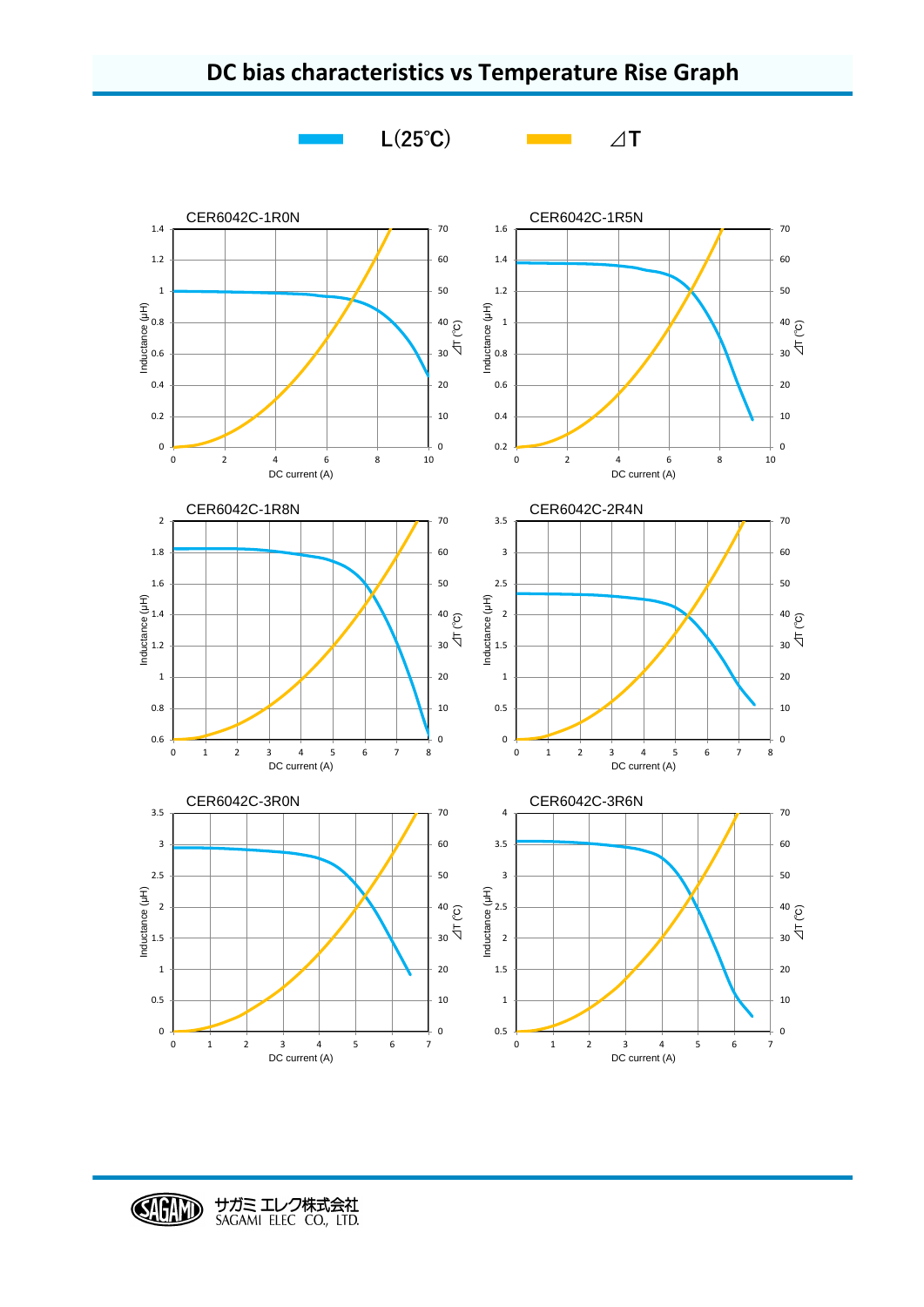

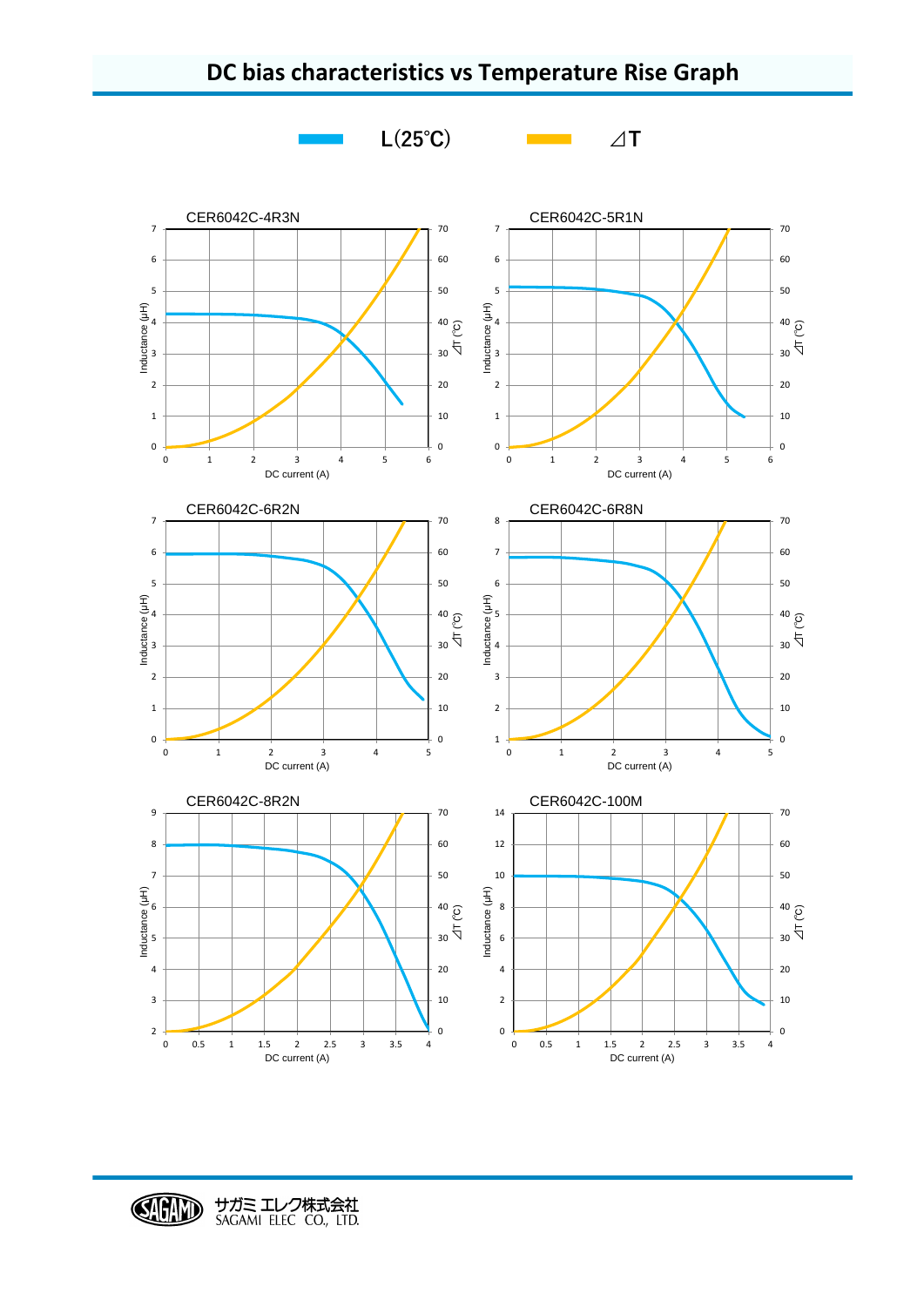



## **DC bias characteristics vs Temperature Rise Graph**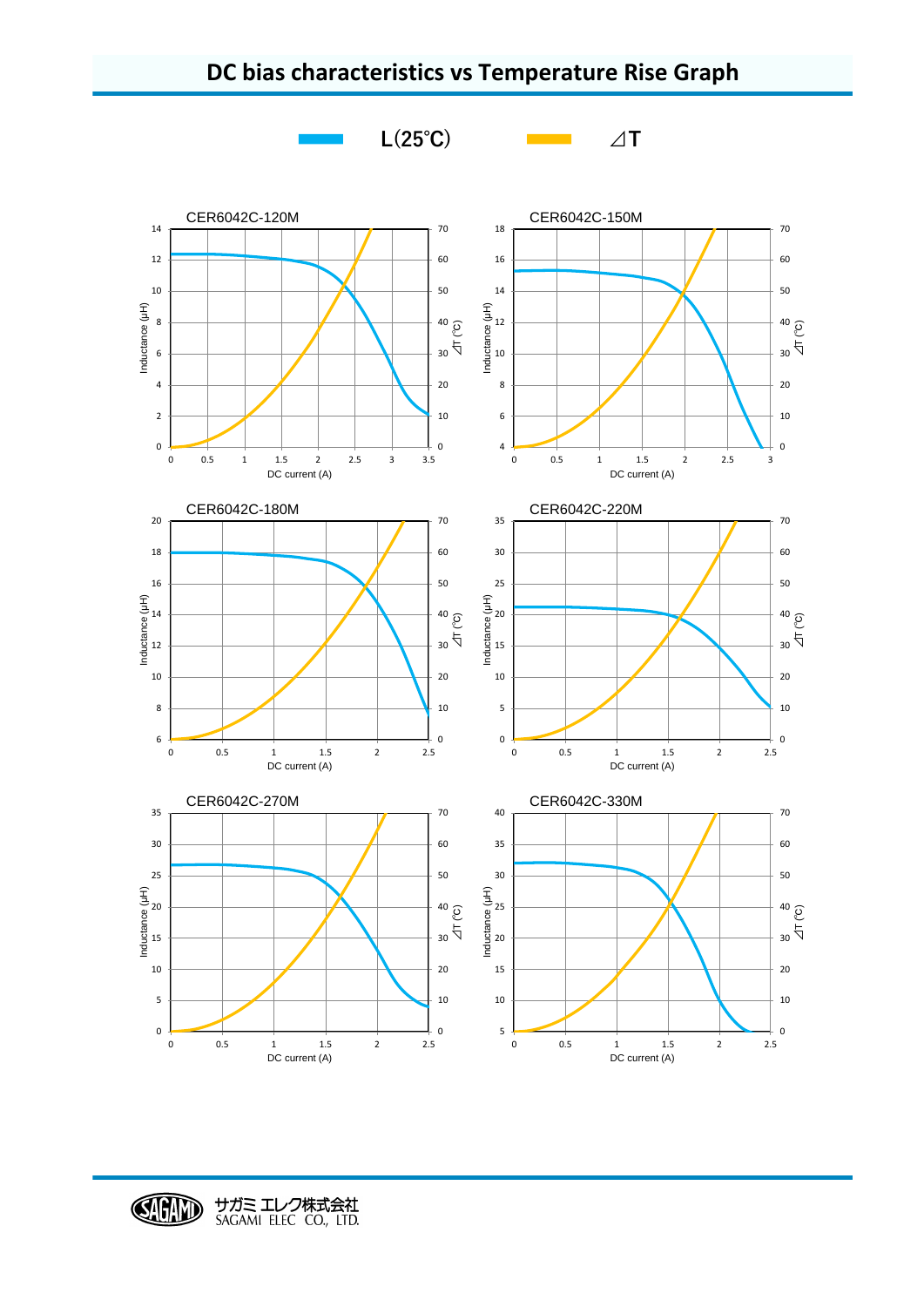



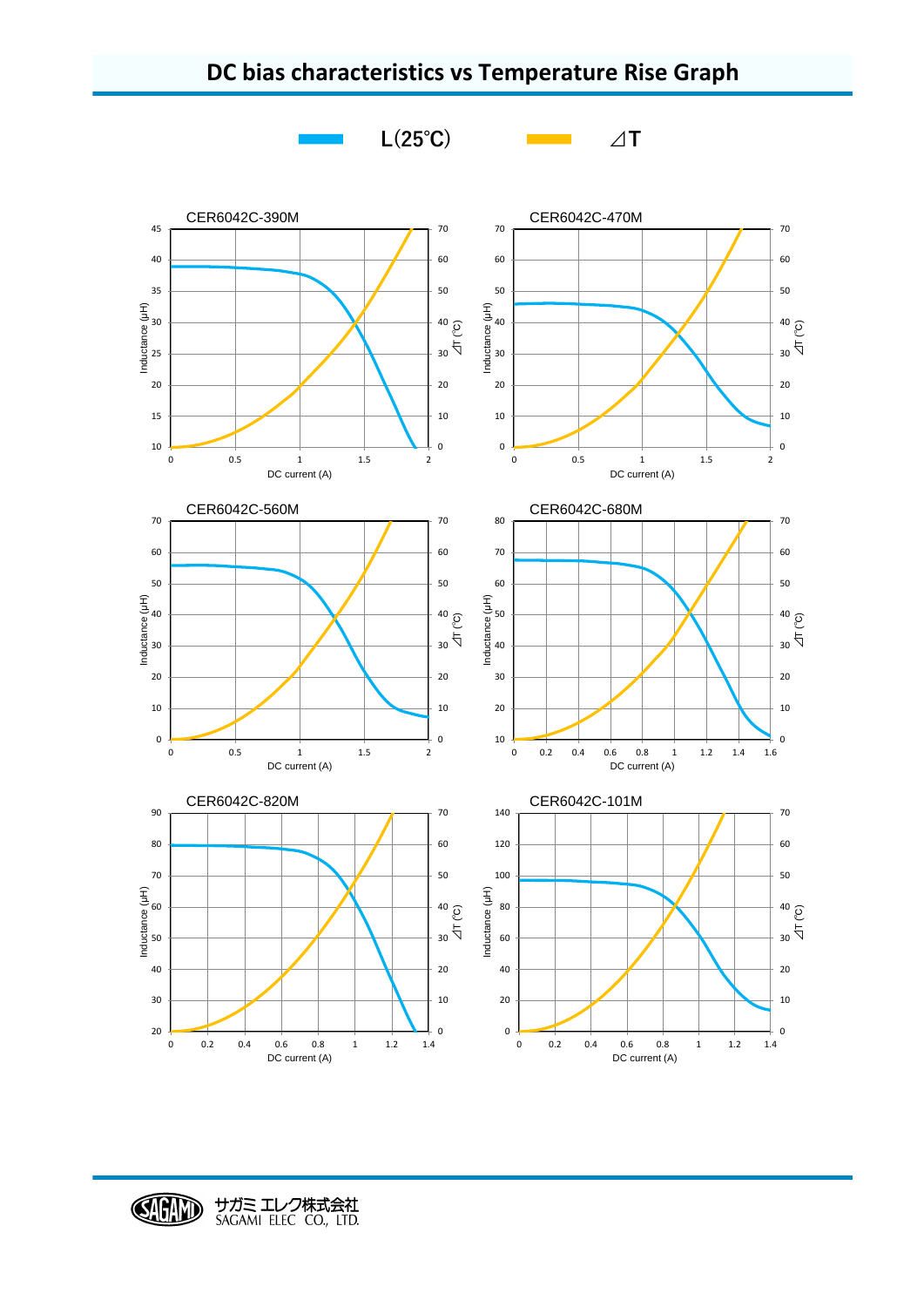



サガミ エレク株式会社<br>SAGAMI ELEC CO., LTD.